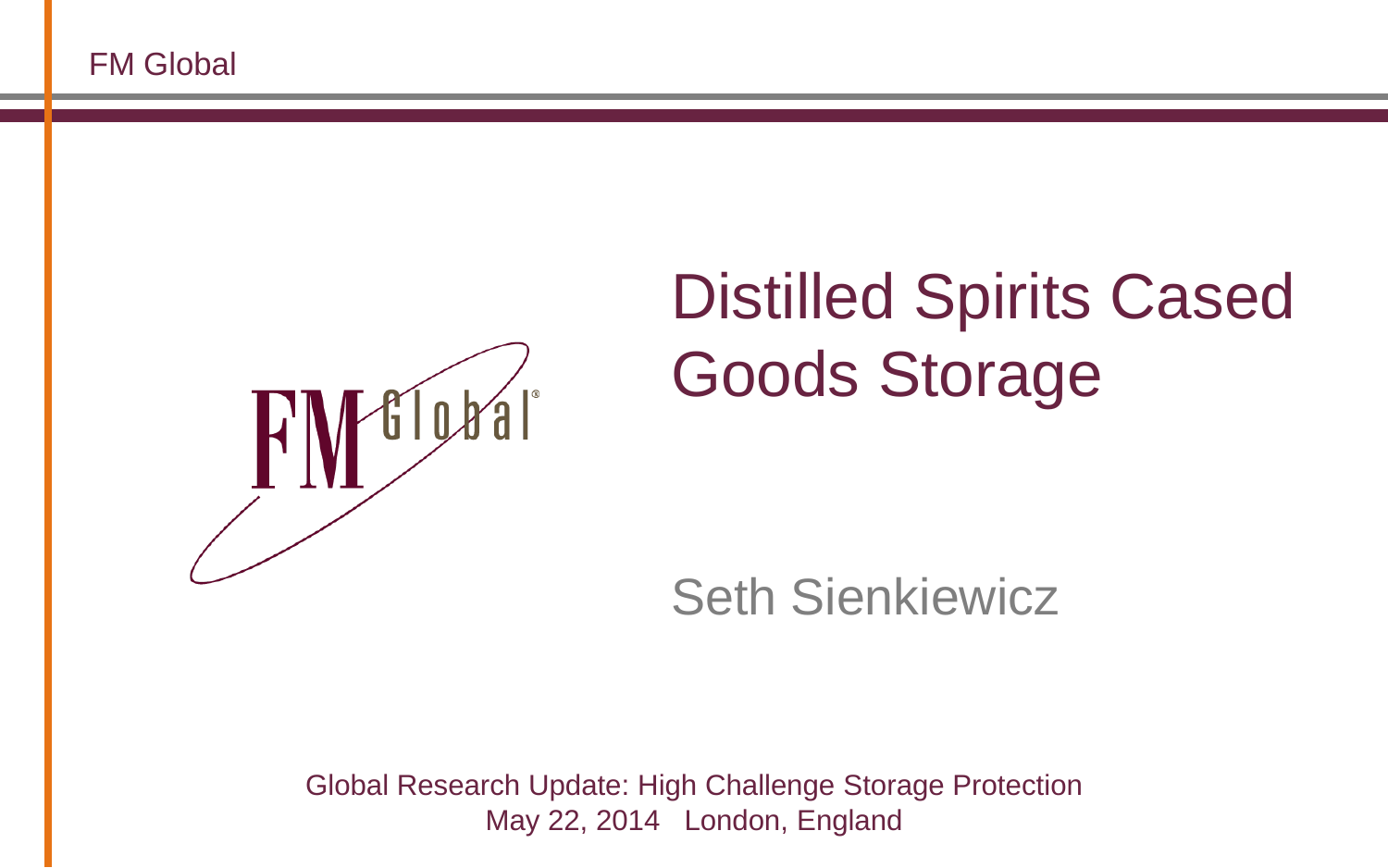## Project Goals and Accomplishments

- Establish protection options for diluted water miscible ignitable liquids in glass bottles
	- Palletized storage
	- Rack storage
- Conducted tests to define
	- Ceiling-only protection for palletized storage
		- 9.1 m (30 ft) and 12.2 m (40 ft) ceiling
	- Ceiling and in-rack protection for rack storage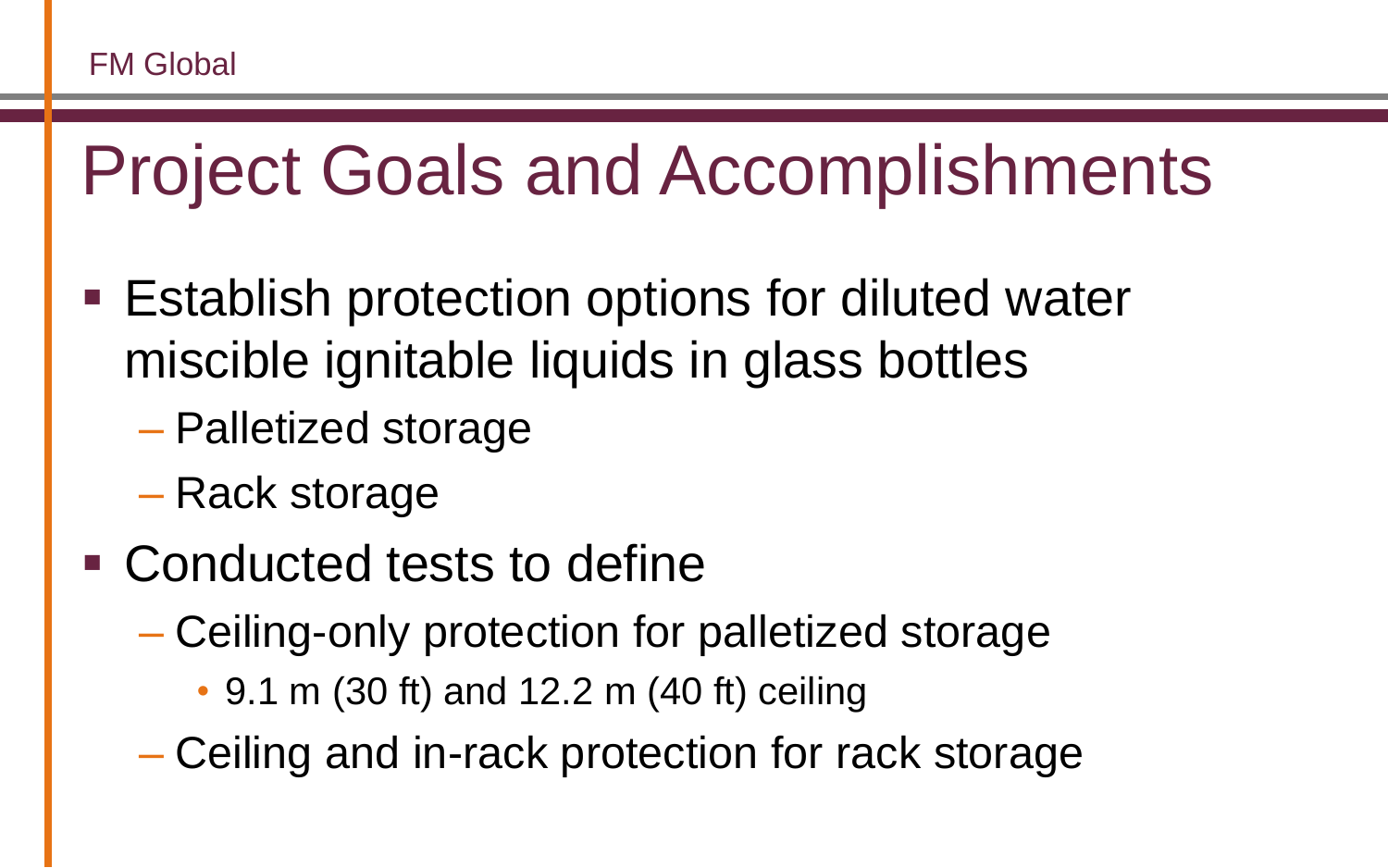## What Is a Water Miscible Liquid?

- A liquid can be mixed in **all** proportions with water
	- As water concentration increases
		- Flash point and fire point will increase
		- Heat of combustion will decrease
- **Example 1** Limited number of liquids
	- 3-carbon or less alcohol (IPA, EtOH, MeOH)
	- Acetone, propylene glycol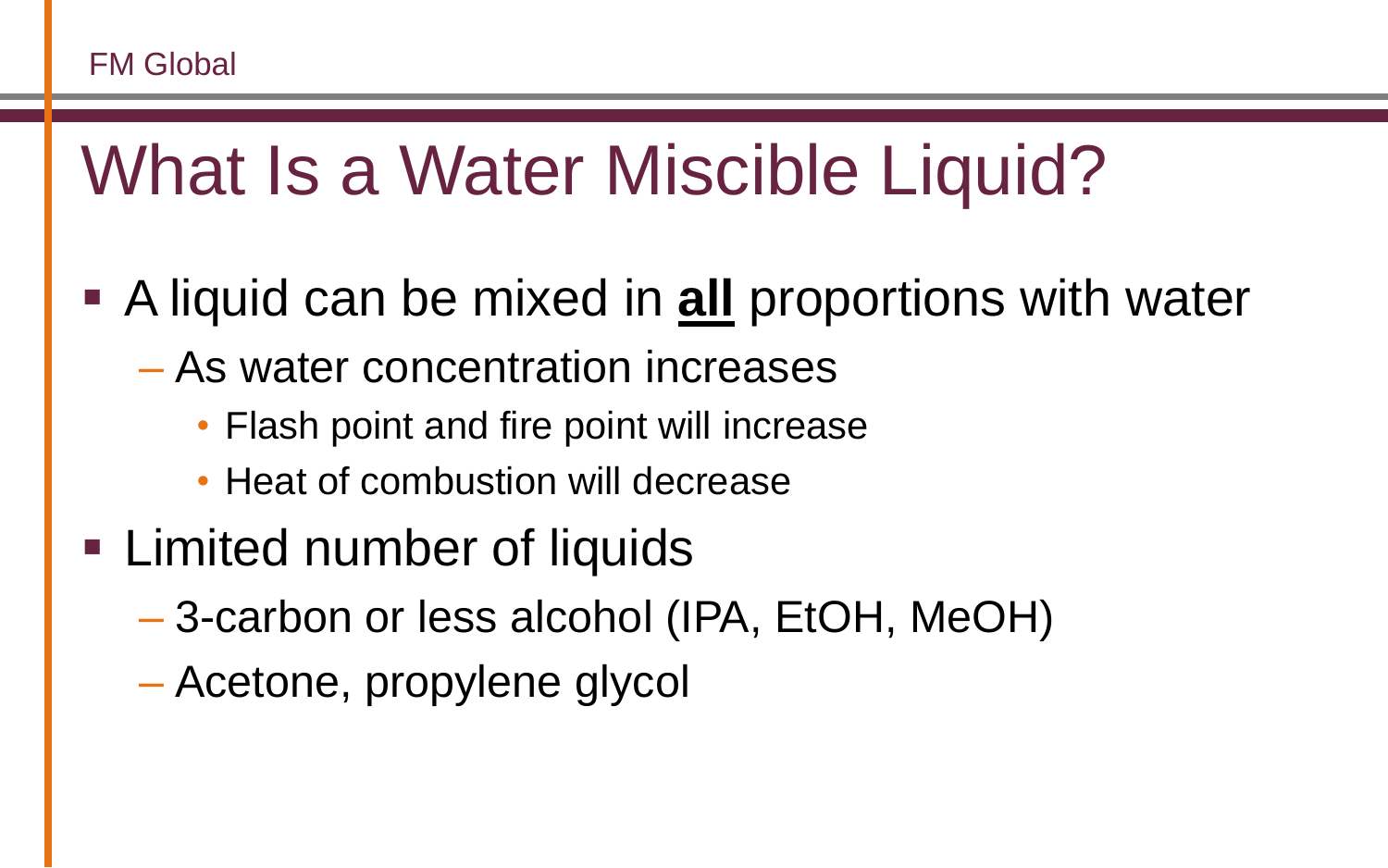#### Protection-Water Miscible Liquids

| Group | <b>Volume Percent Range</b> |  |  |
|-------|-----------------------------|--|--|
|       | Alcohol (short chain)       |  |  |
|       | $71 - 100$                  |  |  |
|       | $51 - 70$                   |  |  |
| 2     | $31 - 50$                   |  |  |
|       | $21 - 30$                   |  |  |
|       | $0 - 20$                    |  |  |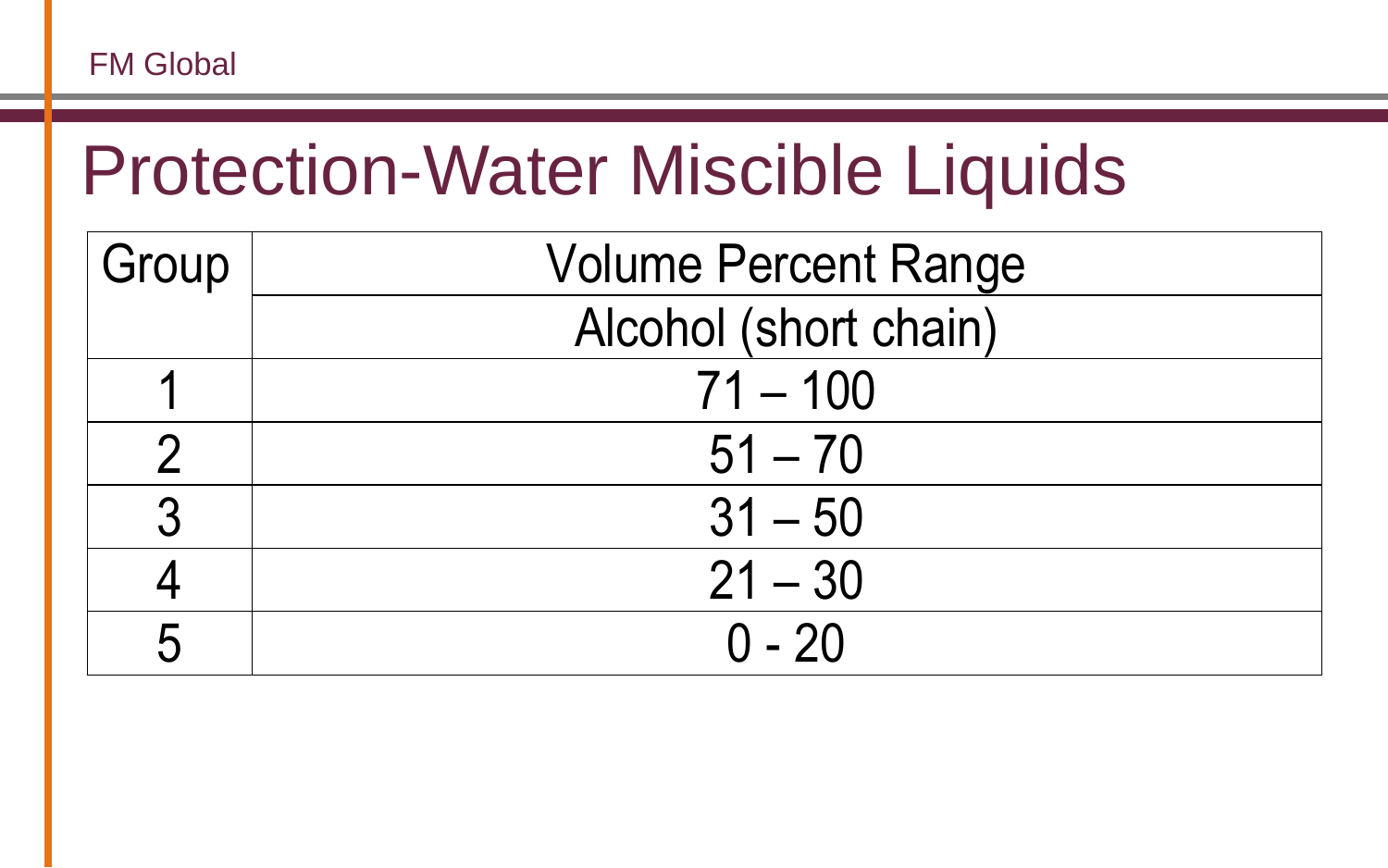## Full Scale Fire Testing: 1997 - 2003

- 20 full scale fire tests
	- 14 rack storage tests (99% 20% IPA in plastic)
	- 3 palletize storage tests (99% IPA in plastic)
	- 2 rack storage tests (50% EtOH in glass)
	- 1 palletized storage test (50% EtOH in glass)
- Goals
	- Define new protection criteria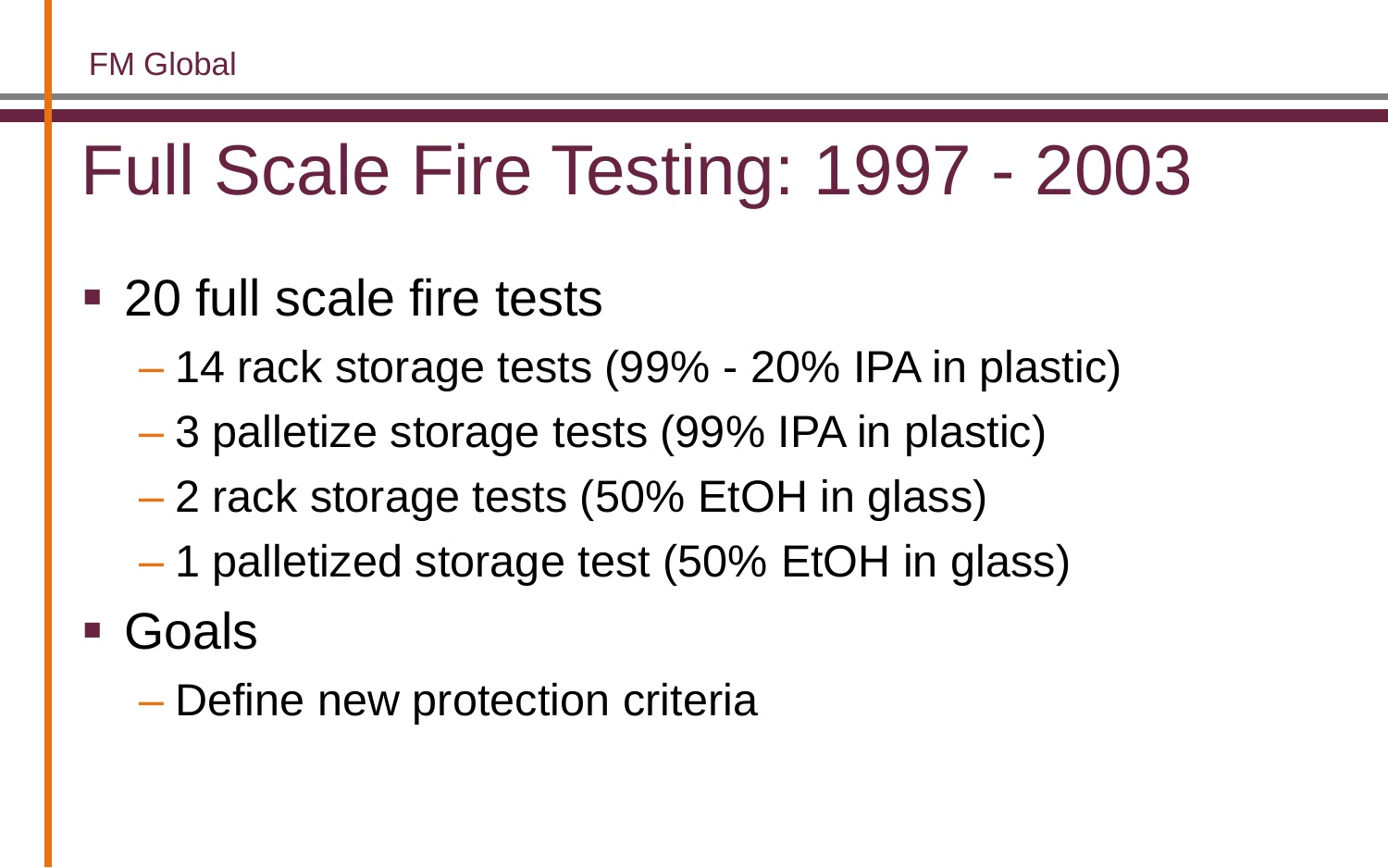### Protection Options – Rack Storage

| <b>Container Size</b><br><b>Container Type</b><br><b>Packaging</b> | <b>Storage / Roof Height Limit</b> | <b>Protection</b><br><b>Options</b>  |
|--------------------------------------------------------------------|------------------------------------|--------------------------------------|
| $\leq 4$ L (1 gal)                                                 | $7.6$ m (25 ft) / 9 m (30 ft)      | K200-QR, K160-<br>SR + In-racks      |
| <b>Plastic/Glass</b><br><b>Cartoned</b>                            | 7.6 m (25 ft) $/$ > 9 m (30 ft)    | <b>Protection</b><br><b>Scheme A</b> |
| $\leq$ 25 L (6.5 gal)<br><b>Plastic/Glass</b><br>Any               | <b>Unlimited</b>                   | <b>Protection</b><br><b>Scheme A</b> |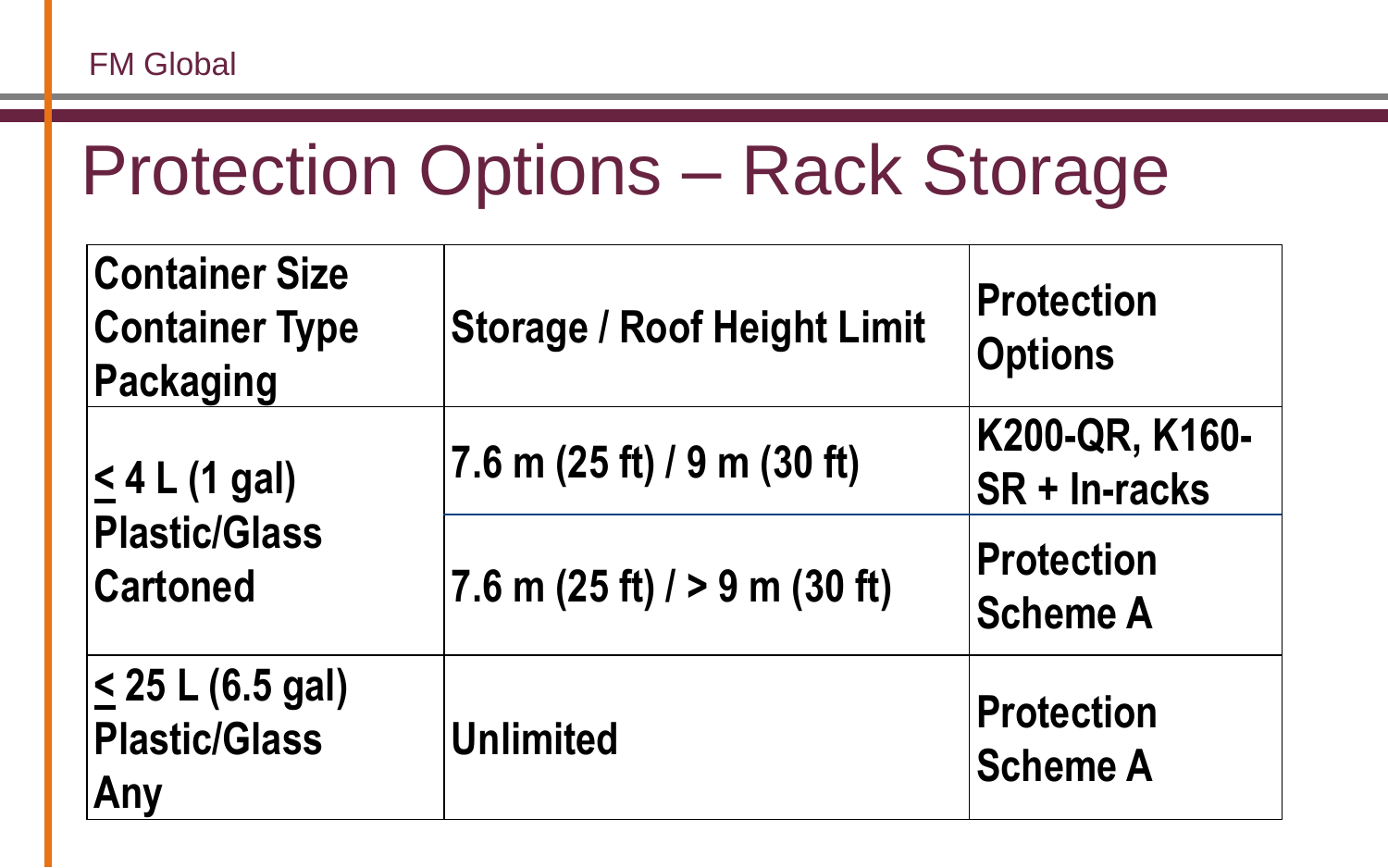#### Protection Options – Palletize Storage

| <b>Container Size</b><br><b>Container Type</b><br>Packaging    | <b>Storage / Roof Height Limit</b> | <b>Protection</b><br><b>Options</b> |
|----------------------------------------------------------------|------------------------------------|-------------------------------------|
| <u> &lt;</u> 1.75 L (59 oz)<br>Plastic<br><b>Cartoned</b>      | 6.1 m $(20 ft) / 9 m (30 ft)$      | K200-QR, K160                       |
| <u> &lt;</u> 750 ml (25 oz)<br><b>Glass</b><br><b>Cartoned</b> | 4.9 m (16 ft) / 9 m (30 ft)        | <b>K200-QR</b>                      |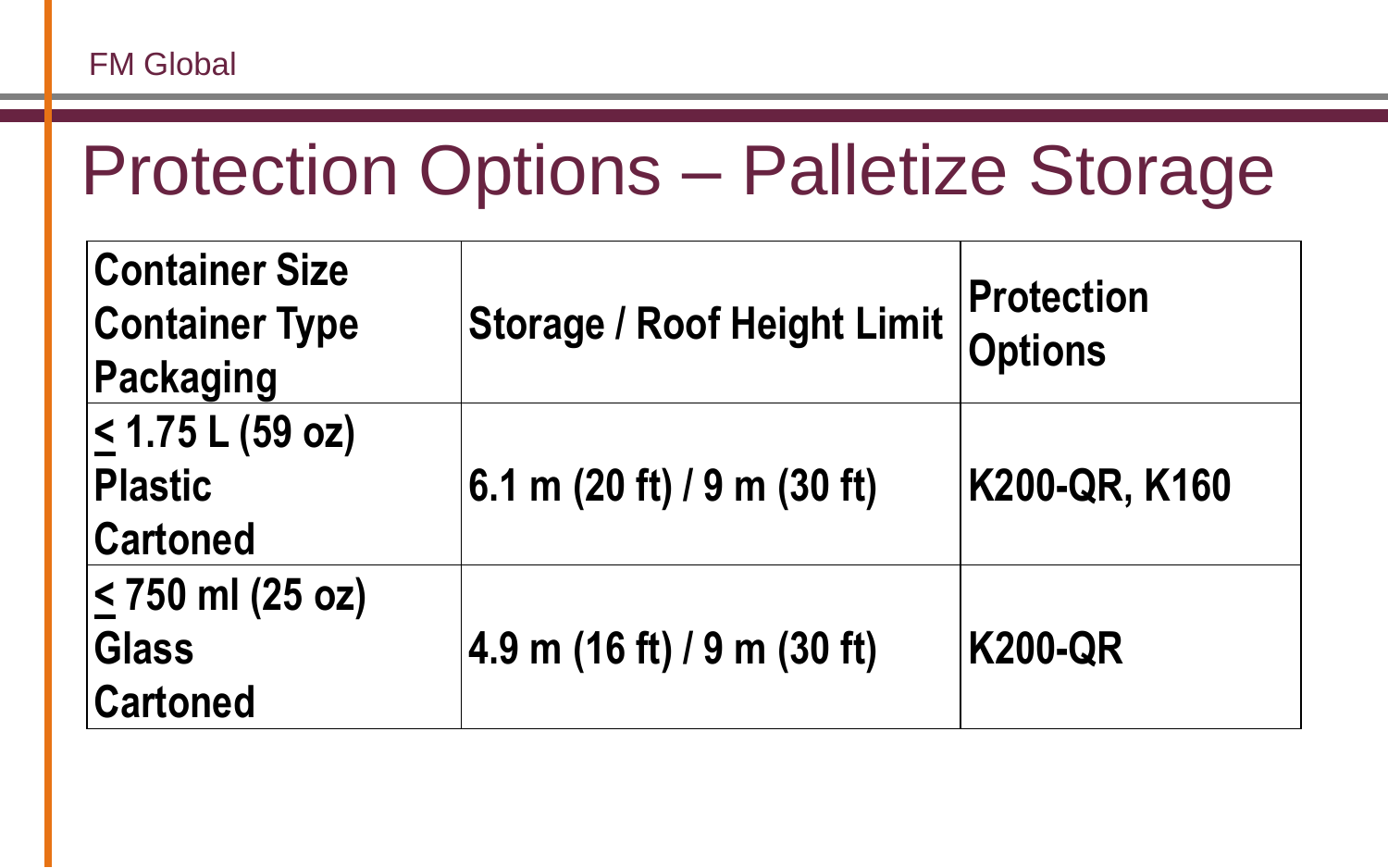# Recent Testing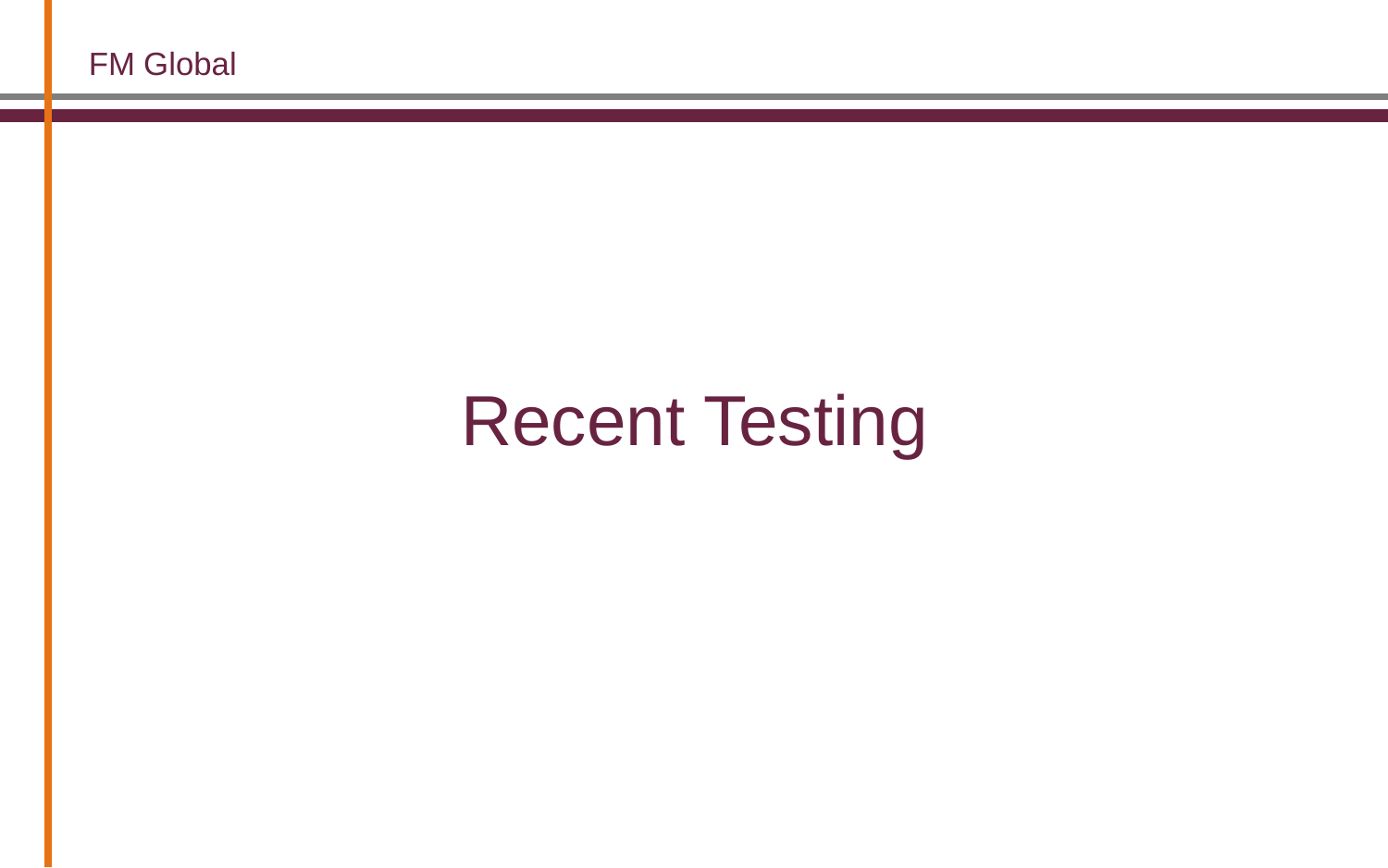#### Alcohol in Glass Bottles

- Clients bottled, stored, and shipped distilled spirits
- Classified as group 3, water miscible ignitable liquid
	- 50% (v/v) denatured alcohol, 100-proof
	- Filled in 1.75 L (59 fl. oz.) glass bottles

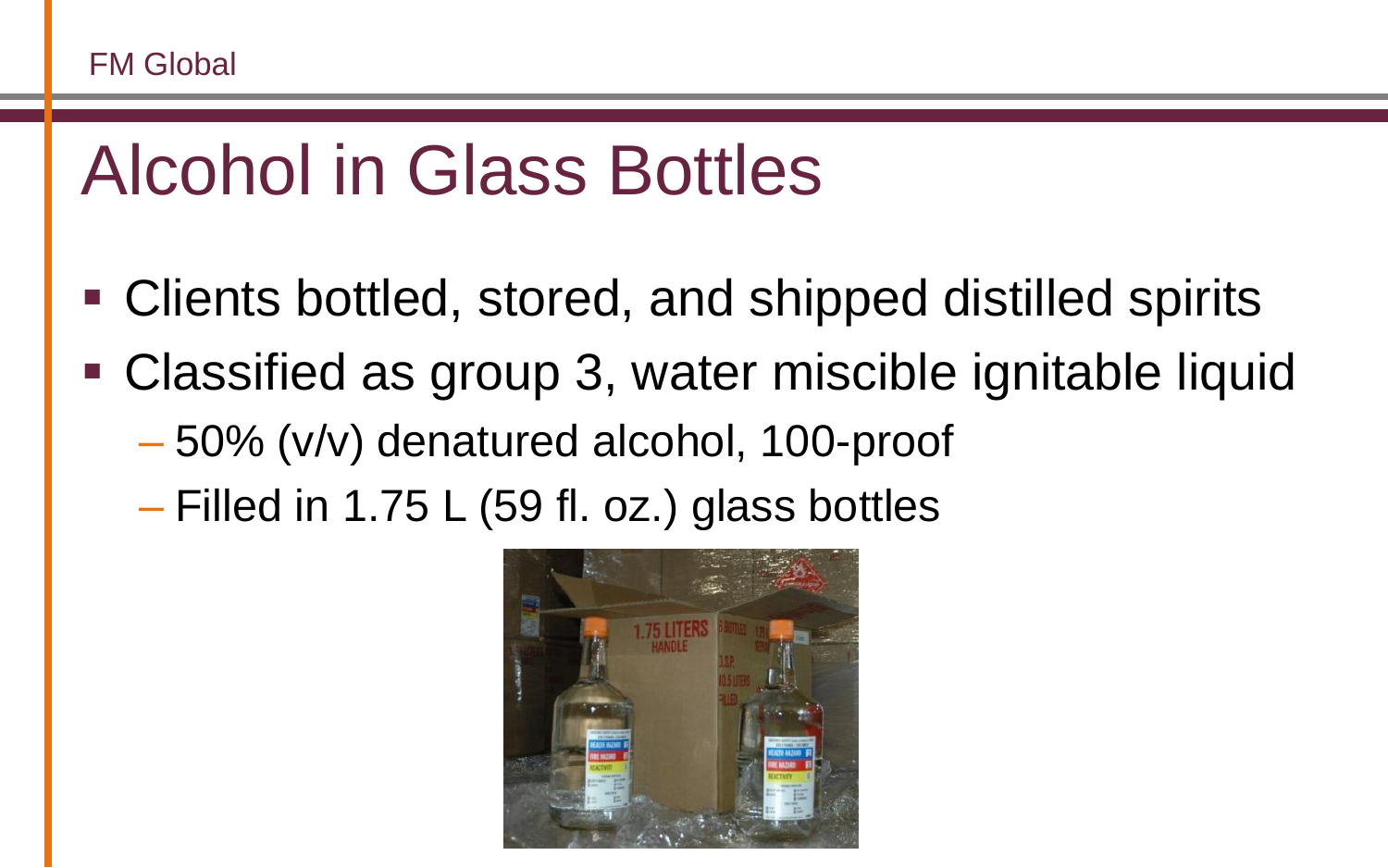# Test Commodity

#### ■ 1.75 L Glass Bottles in Cartons

- Industry standard cartons from supplier
- 6 bottles per carton
- Pallet-load
	- 36 Cartons per pallet
	- 141 cm (55.5 in.) high
	- Stretch-wrapped in place



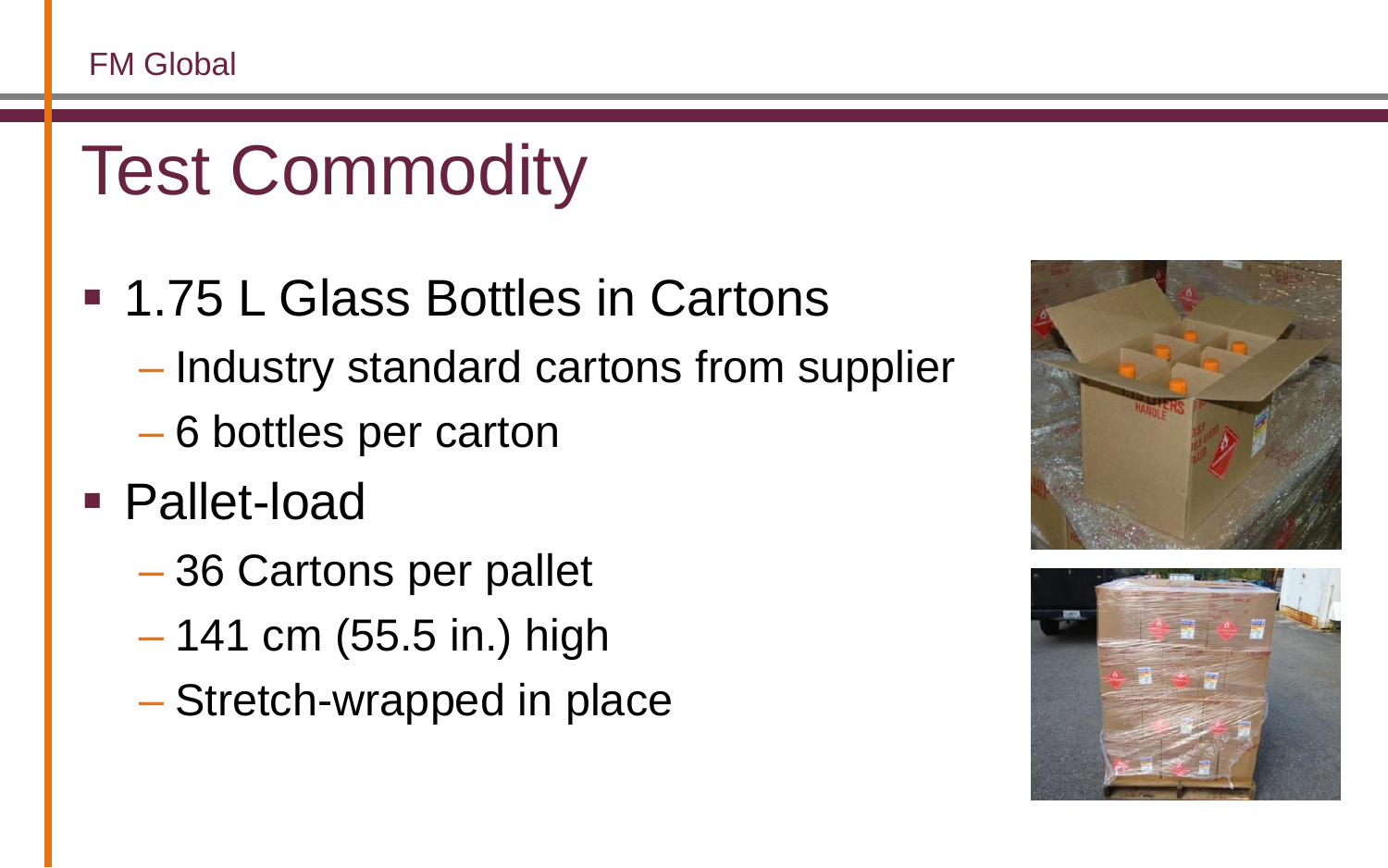# Test Commodity

- Class 2 Commodity
	- Corrugated paper carton outside
	- Non-combustible sheet metal liner
- **Used at periphery of array**
- Assess fire propagation but not representative of hazard

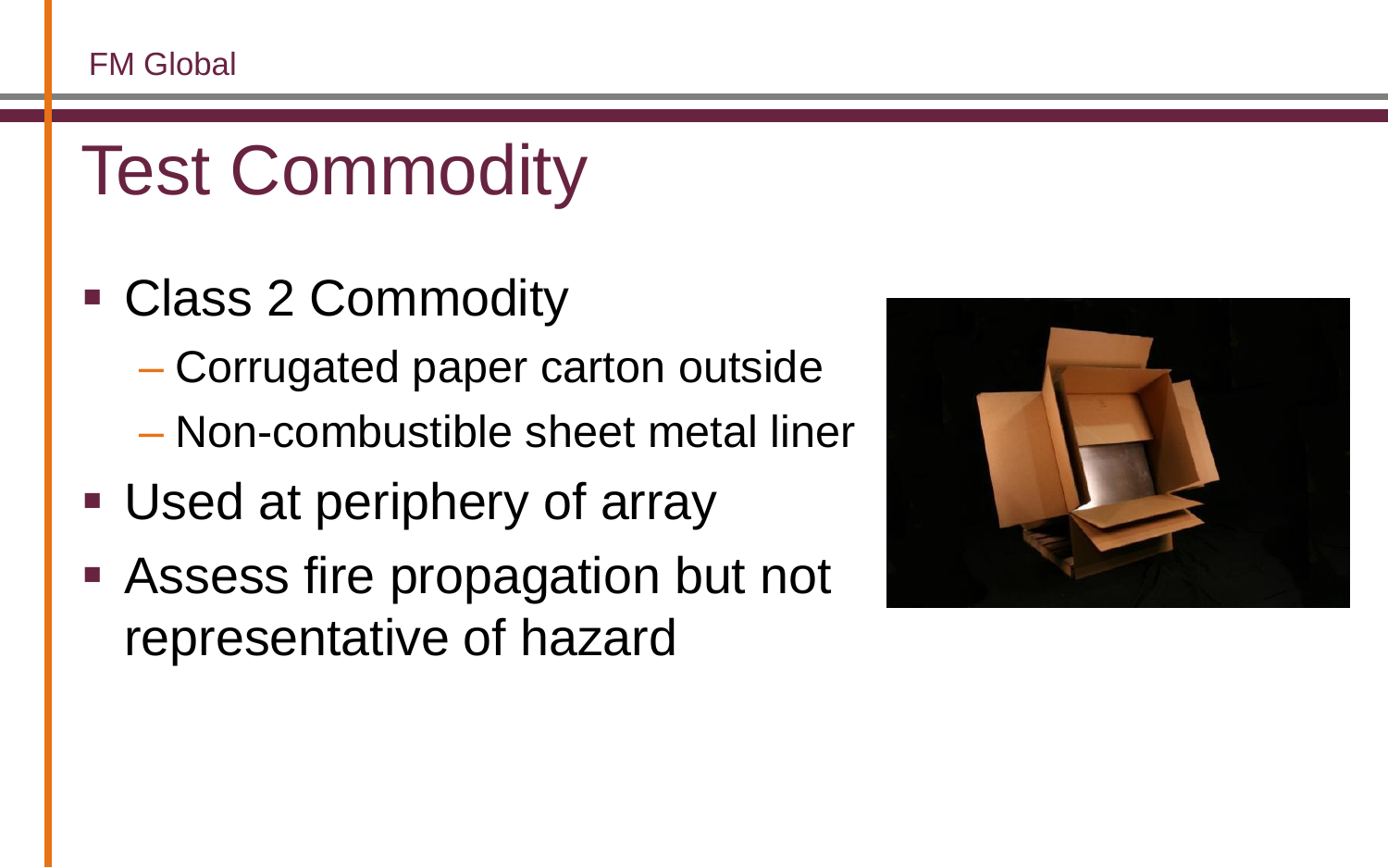## Palletized Testing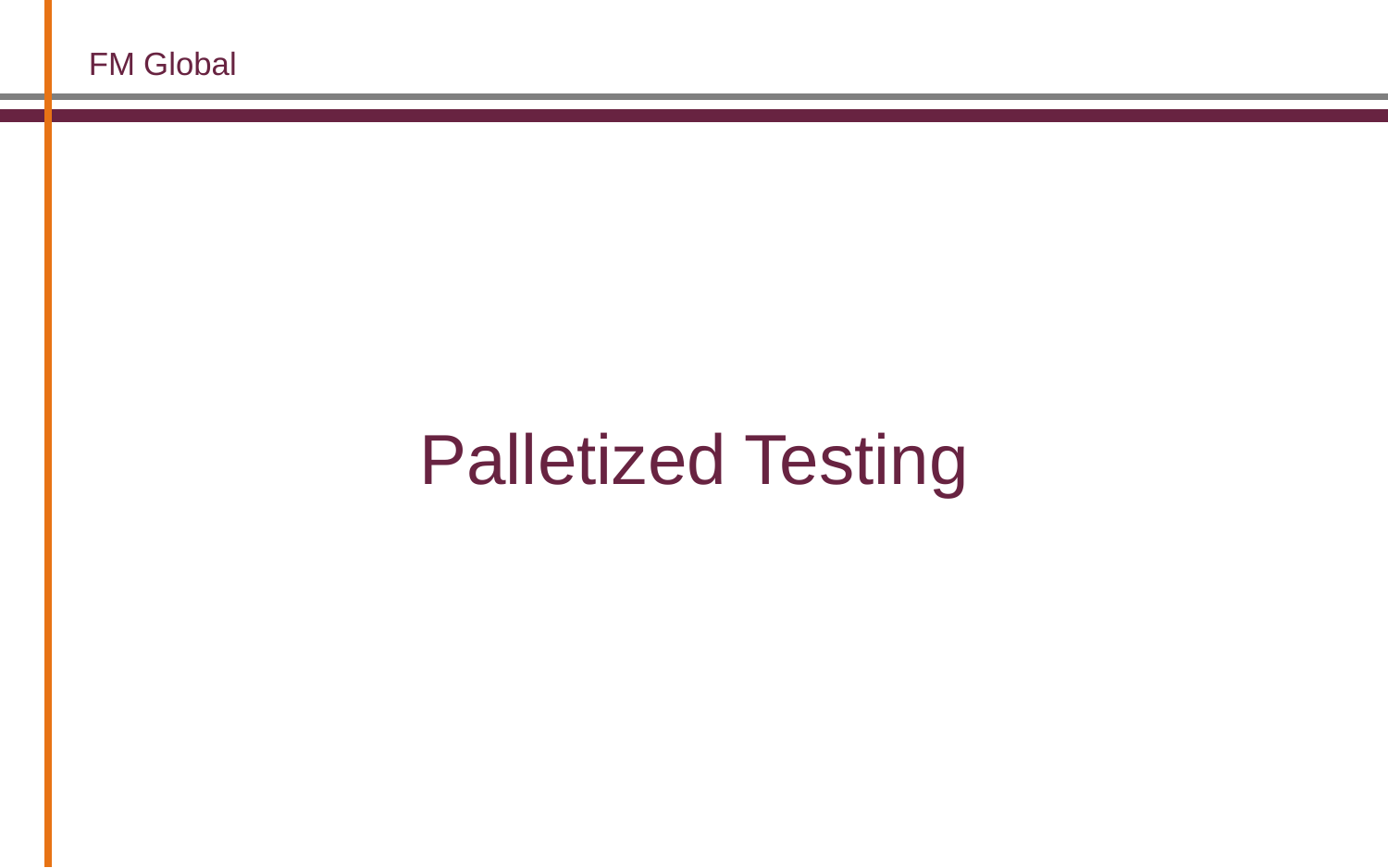## Palletized Test Arrangement

- 6 parallel rows of stacked commodity
	- Cartoned alcohol to 5.0 m (16.5 ft)
	- Class 2 commodity to 4.8 m (15.7 ft)
- 30 cm (12 in.) longitudinal flues
	- No transverse flues
	- $-$  Pallets overhung by  $\sim$ 8 cm (3 in.)

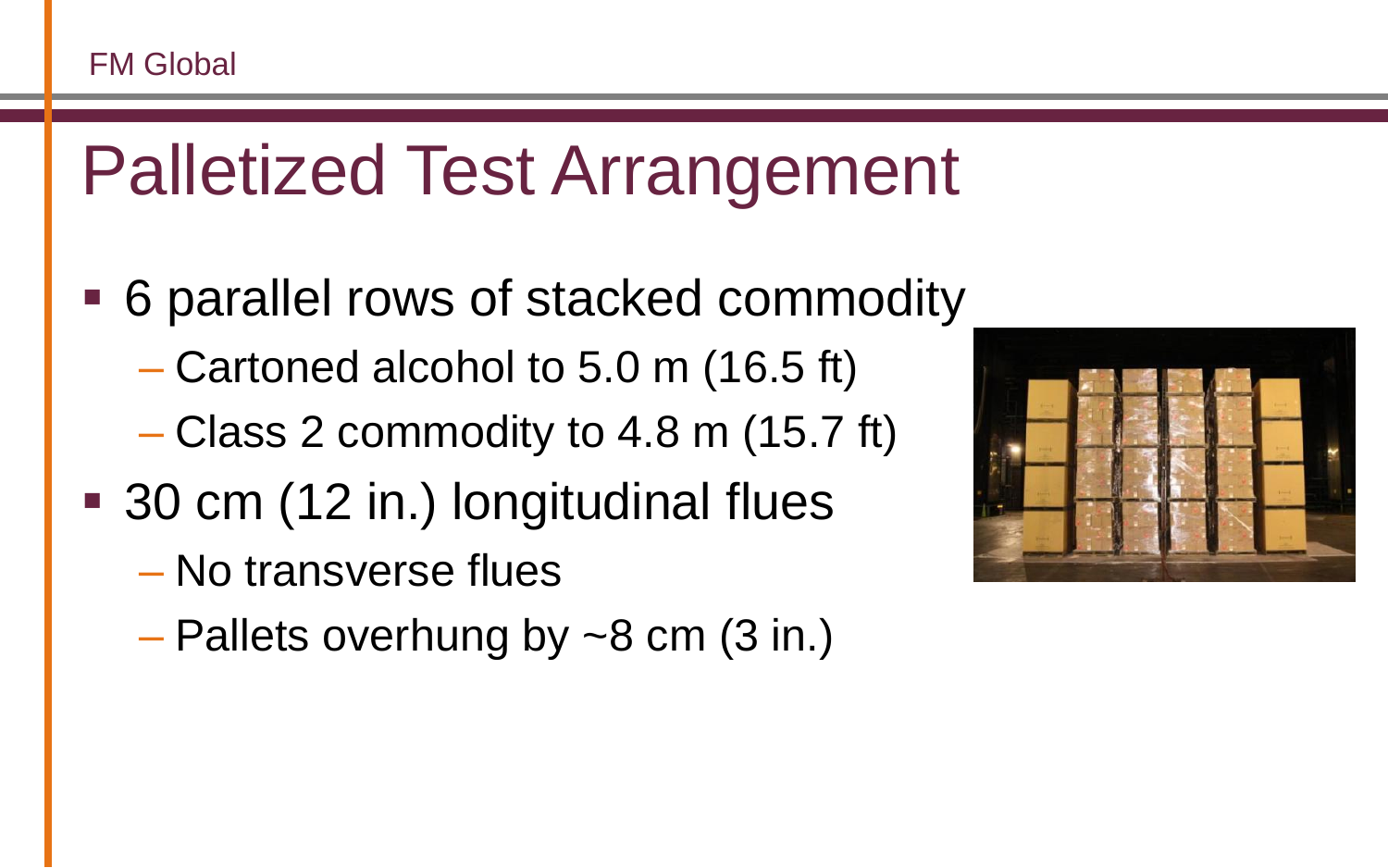

- $\blacktriangleright$  K200 (K14) QR Upright 74 °C  $(165 °F)$ 
	- Ceiling-only protection
	- Vary design pressure



 $\blacksquare$  9.1 m (30 ft) and 12.2 m (40 ft)  $\cdot$ ceiling heights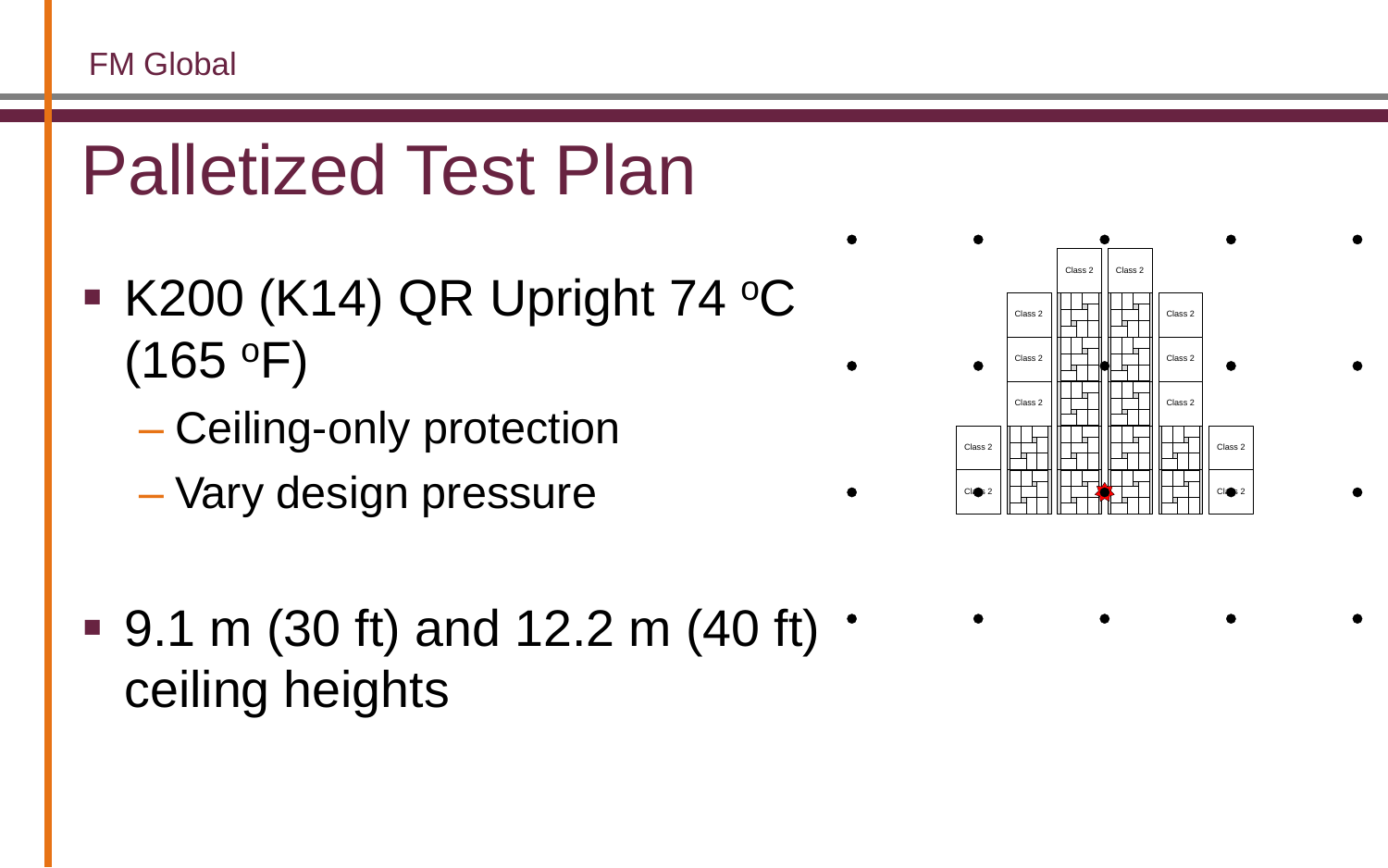## Evaluation Criteria

- Extent of fire damage
	- Contained within alcohol commodity
	- Array collapse was considered
- Number of sprinkler operations
- Steel temperatures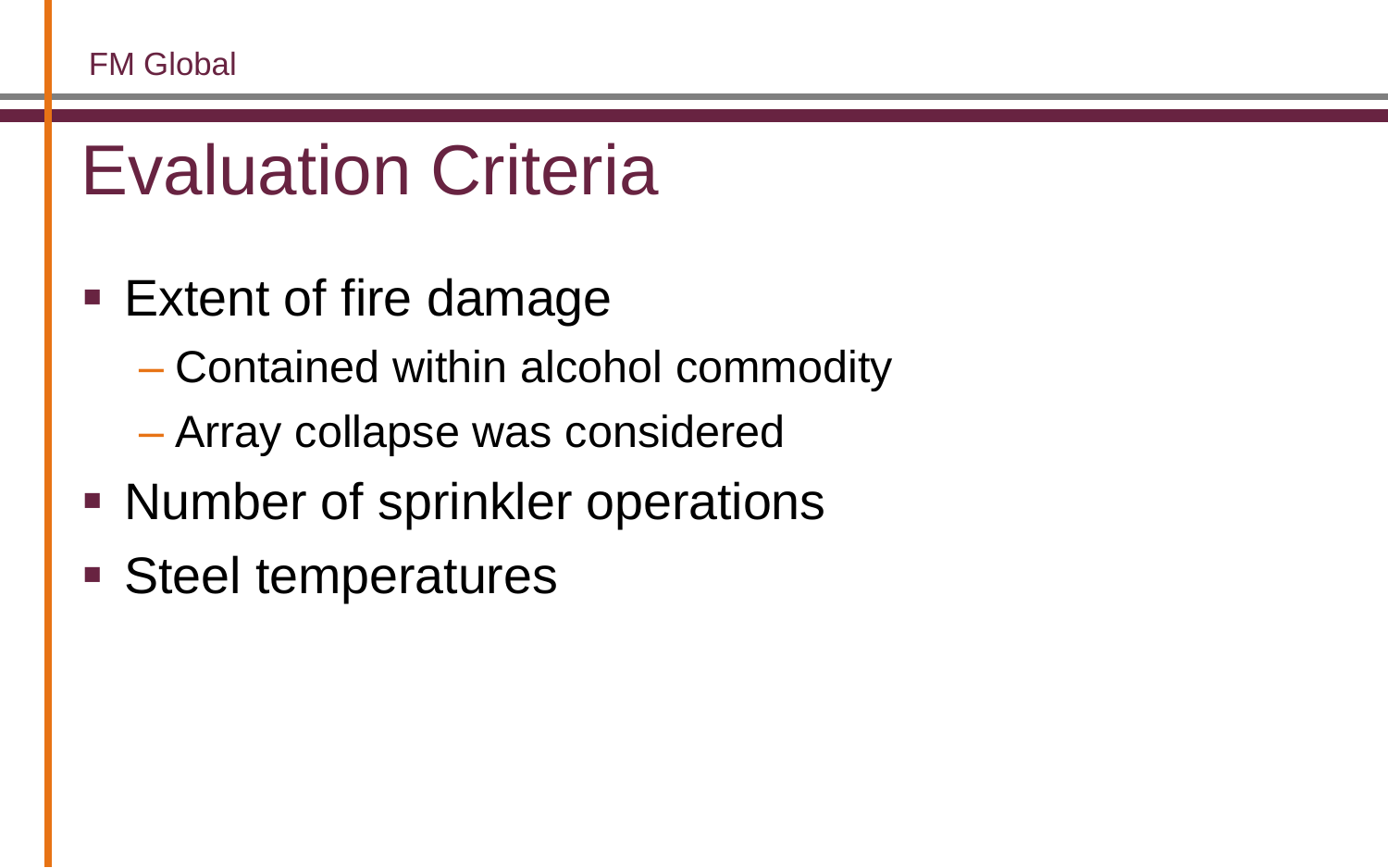## 9.1 m Ceiling Test 1

- 5.0 m (16.5 ft) storage / 9.1 m (30 ft) ceiling
- **K200 (K14) QR Upright 74 °C (165°F) @ 1.2 bar** (18 psi)
	- 24 mm/min (0.6 gpm/ft<sup>2</sup>) design density
- [Test Video](3048080 Test002 NFPA.wmv)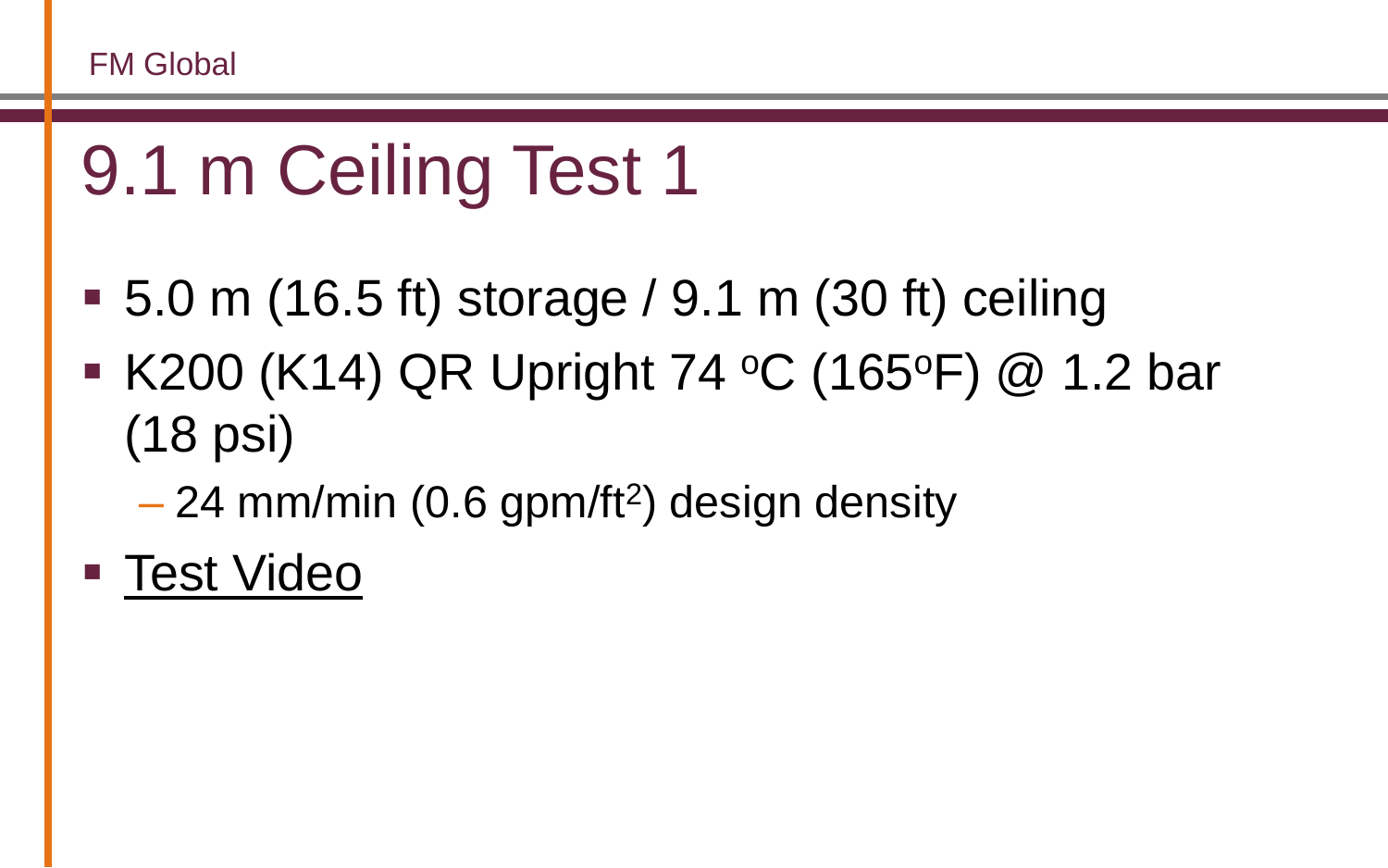## 9.1 m Ceiling Test 1 Results

- Initial collapse  $@$  5 min
	- 8 operating sprinklers
- **Fire propagated to extent of array** 
	- 12 stacks collapsed during test
- 13 total sprinkler operations
- **Fire was extinguished at test** termination

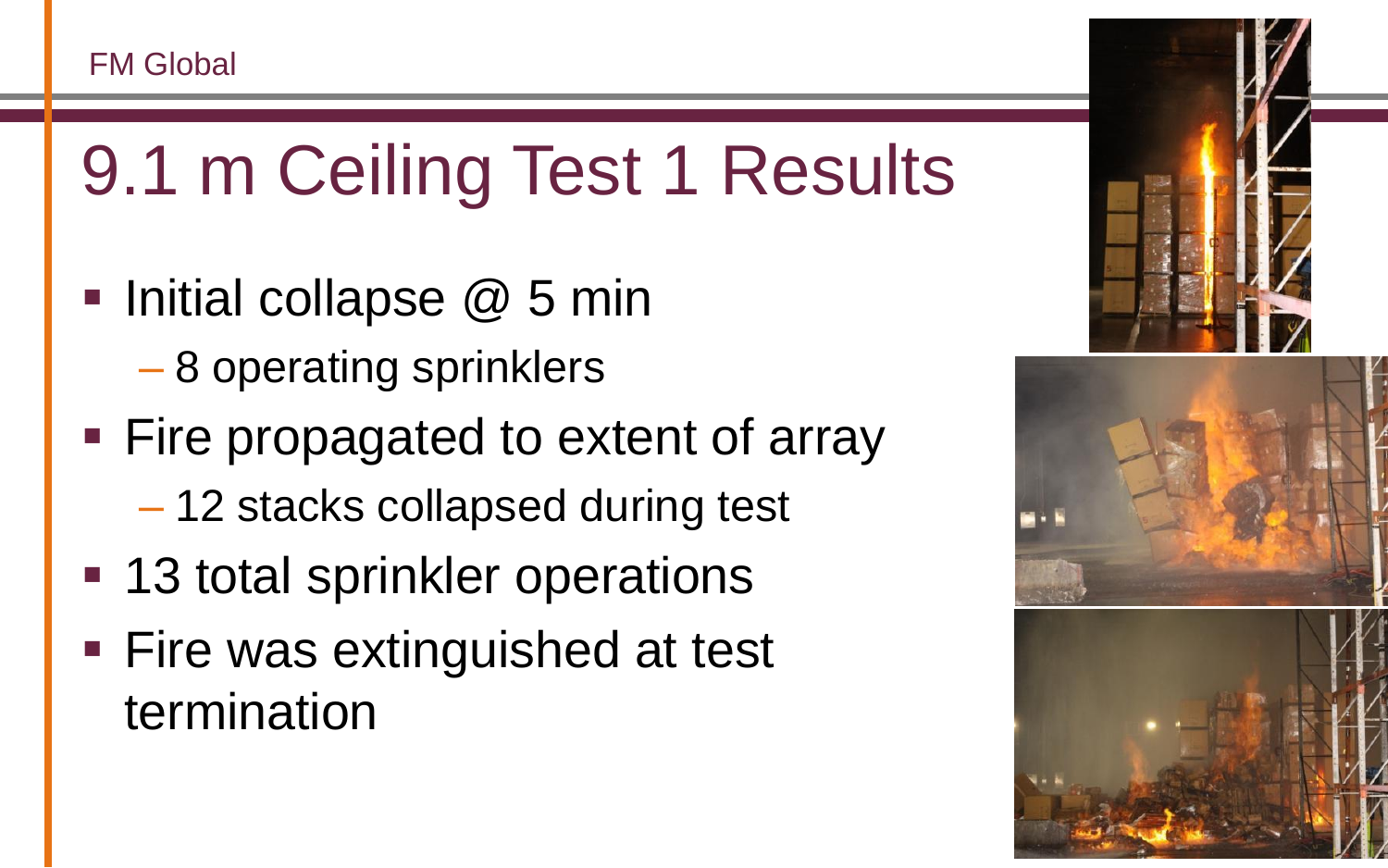## 9.1 m Ceiling Test 2

- 5.0 m (16.5 ft) storage / 9.1 m (30 ft) ceiling
- **K200 (K14) QR Upright 74 °C (165°F) @ 3.4 bar** (50 psi)
	- 41 mm/min (1.0 gpm/ft<sup>2</sup>) design density
- **Results** 
	- 1 sprinkler operation
	- No collapse during test

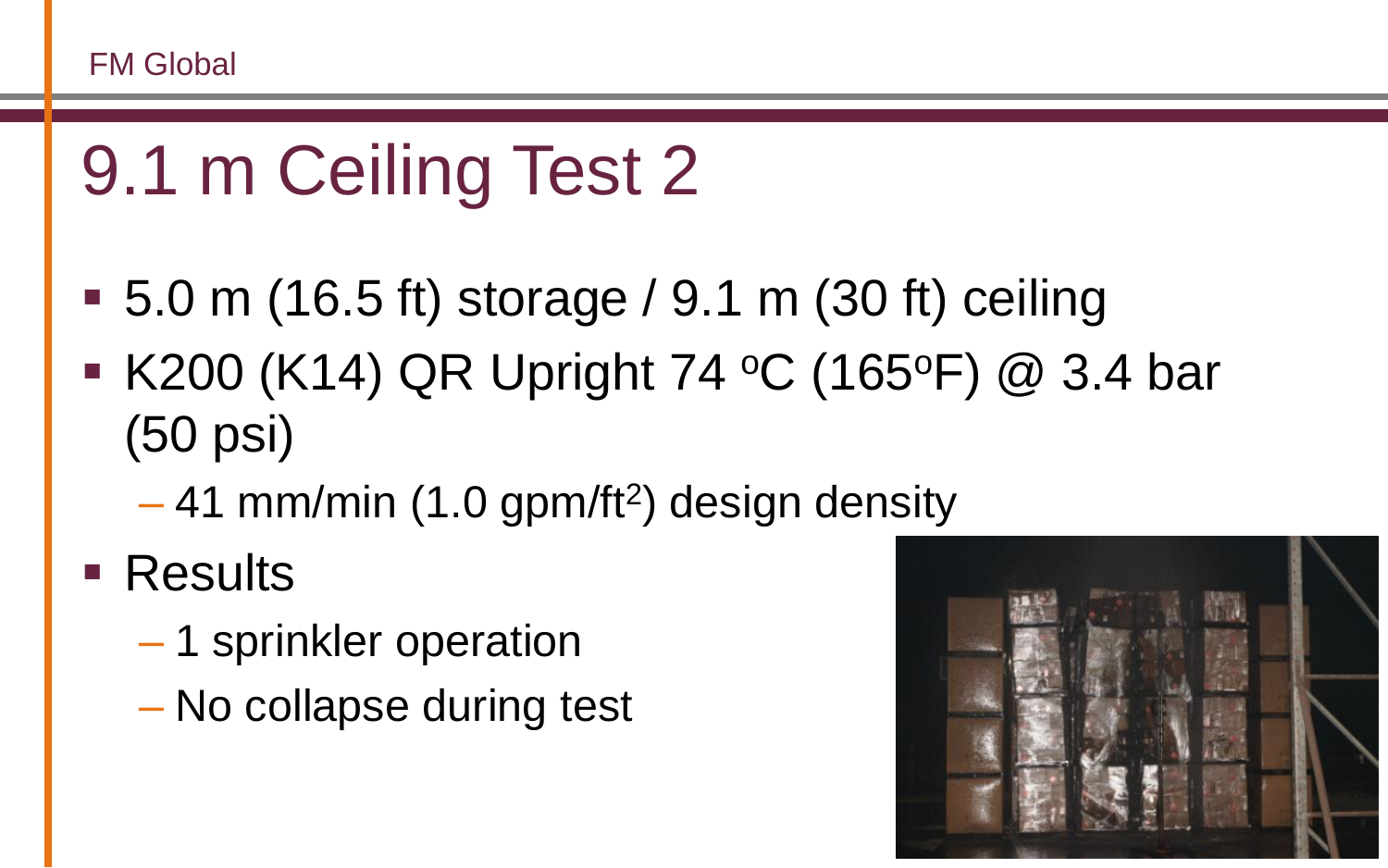# 12.2 m Ceiling Test

- 5.0 m (16.5 ft) storage / 12.2 m (40 ft) ceiling
- K200 (K14) QR Upright 74 °C (165°F) @ 5.2 bar (75 psi)
	- 49 mm/min (1.2 gpm/ft<sup>2</sup>) design density
- [Test Video](3048080 Test001 NFPA.wmv)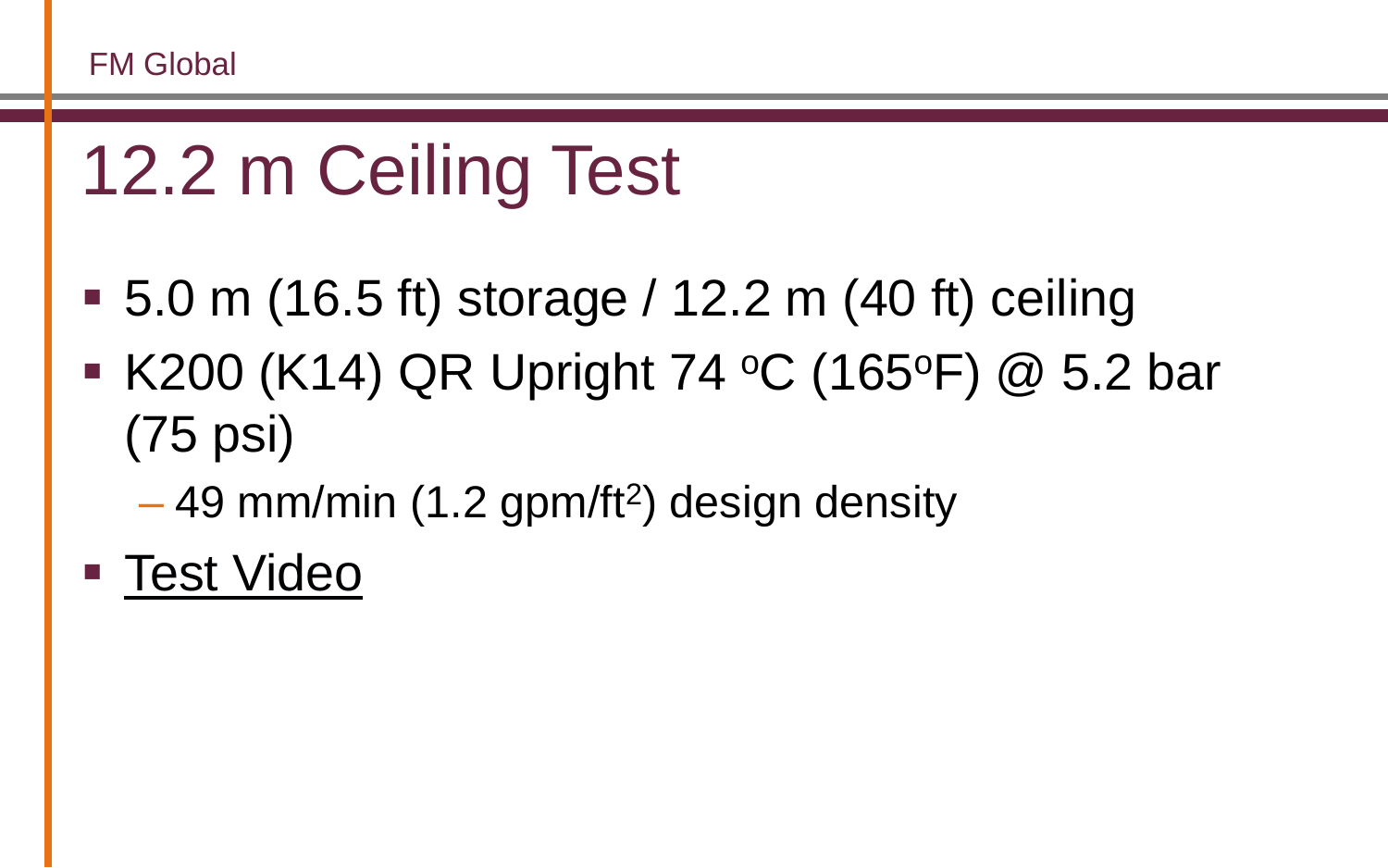# 12.2 m Ceiling Test Results

- Initial collapse  $@$  20 min
	- 1 operating sprinklers
- 3 total sprinkler operations
- **Fire was extinguished at test** termination





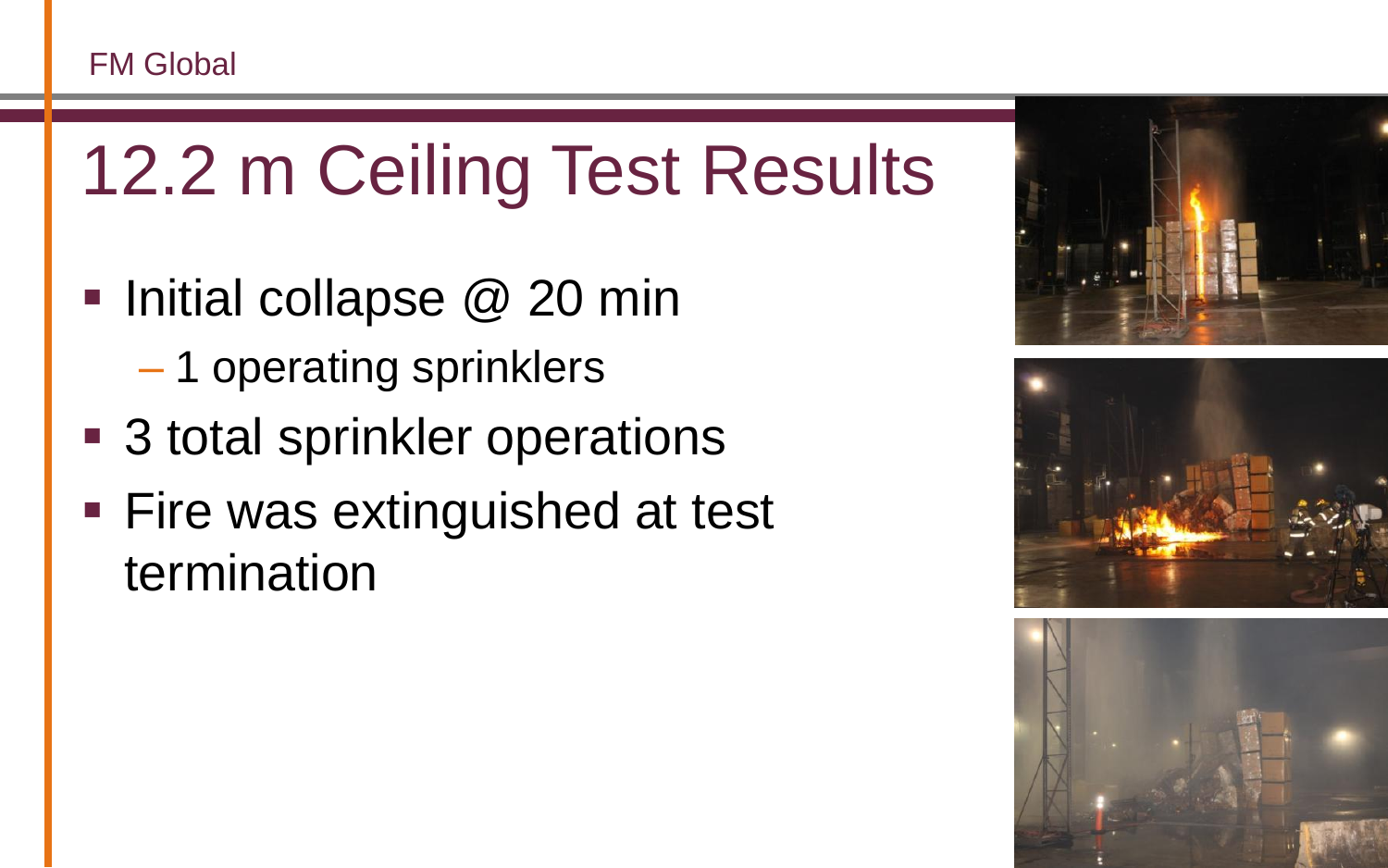# Rack Storage Testing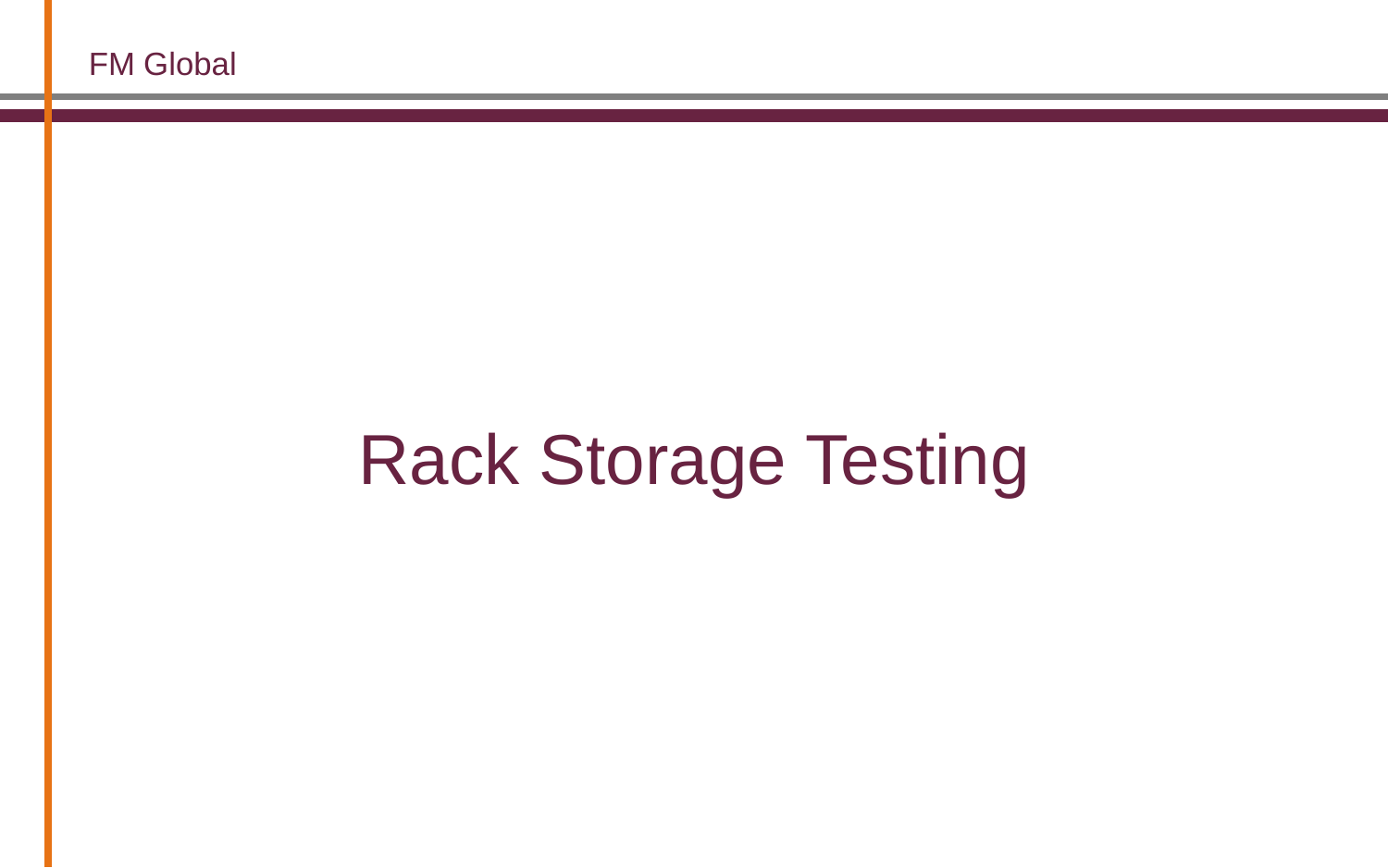## Rack Storage Strategy

- Client interested in rack storage up to 12.8 m (42 ft)
- Strategy to install IRAS up to 5.5 m (18 ft) vertical increments
	- $-3.7$  m (12 ft) storage below 1<sup>st</sup> level IRAS
	- $-5.5$  m (18 ft) storage below 2<sup>nd</sup> level IRAS
	- 3.7 m (12 ft) storage above with ceiling sprinklers
- Test subset of the arrangement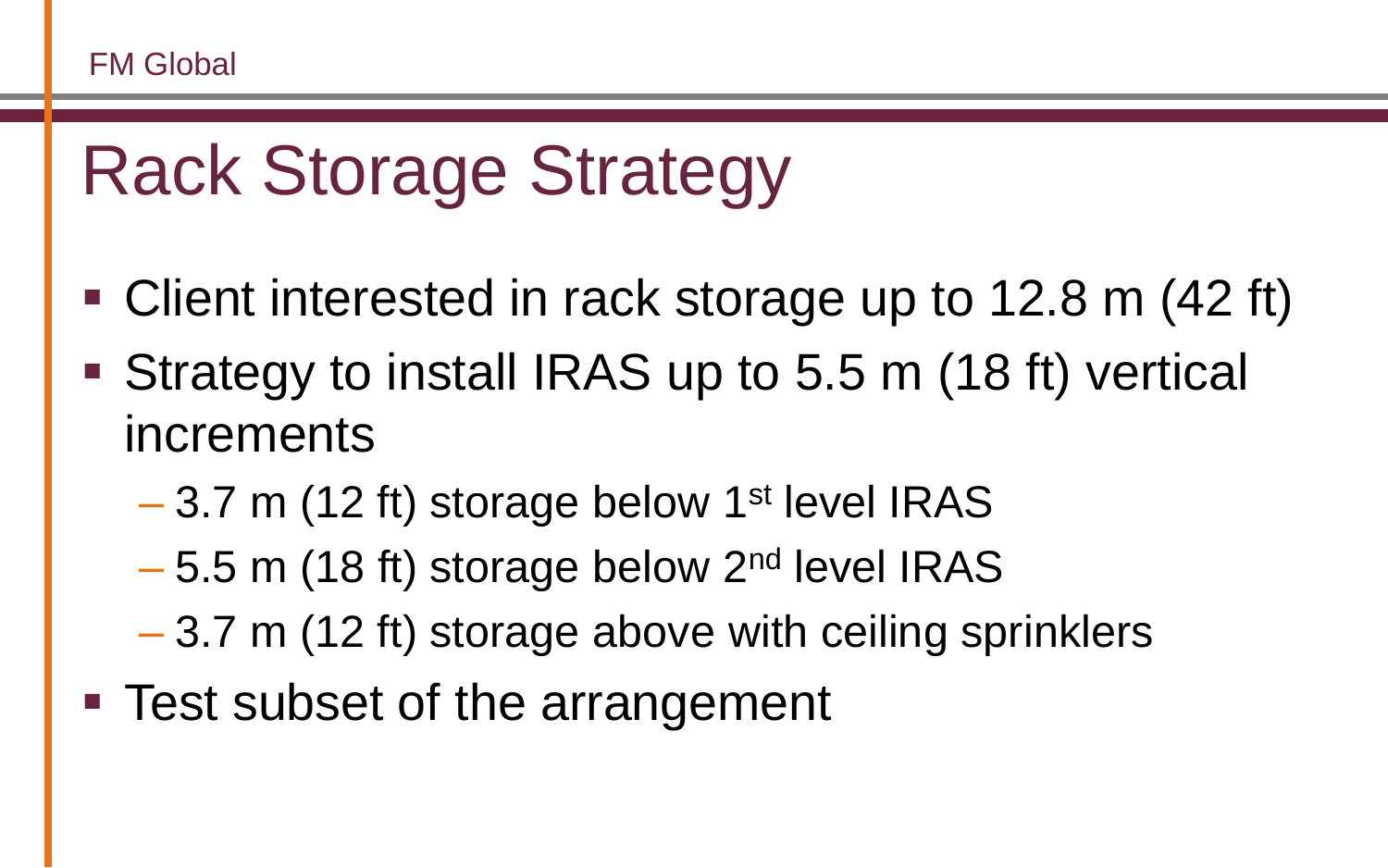## Rack Storage Test Arrangement

- 9.1 m (30 ft) storage / 10.7 m (35 ft) ceiling
- **IRAS** installed at 5.5 m (18 ft)
	- Face and flues, 1.2 m (4 ft) spacing
	- K115 (K8.0) @ 114 lpm (30 gpm)
- Ceiling protection for top 3.7 m (12 ft) storage
	- K160 (K11.2) @ 2 bar (28 psi)
- **[Test Video](3048080 Test004 NFPA.wmv)**

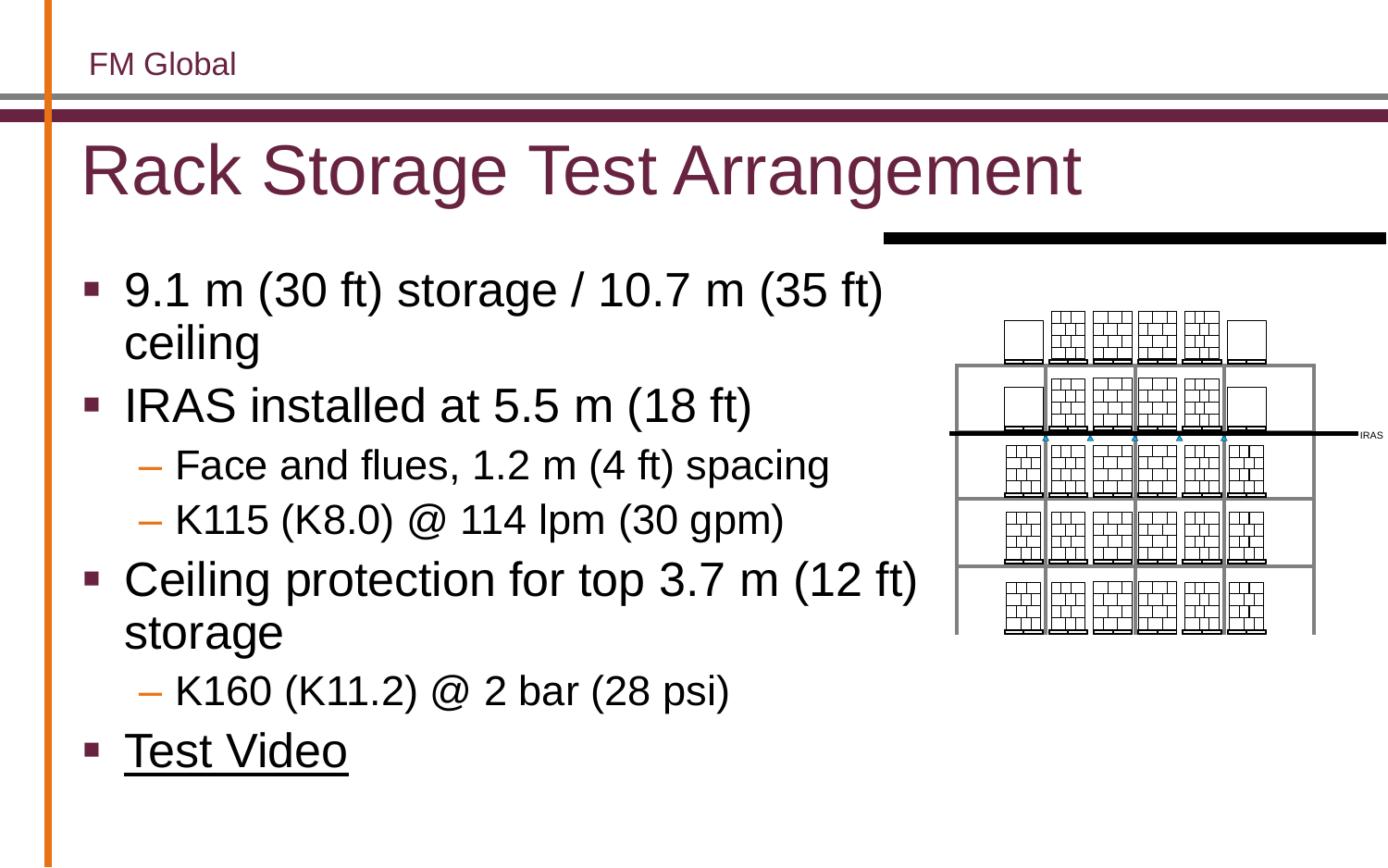#### Rack Storage Test Results

- 2 IRAS operated (52 s, 3 min 8 s)
- No propagation above IRAS
- **No ceiling sprinklers operated**
- Fire contained to ignition area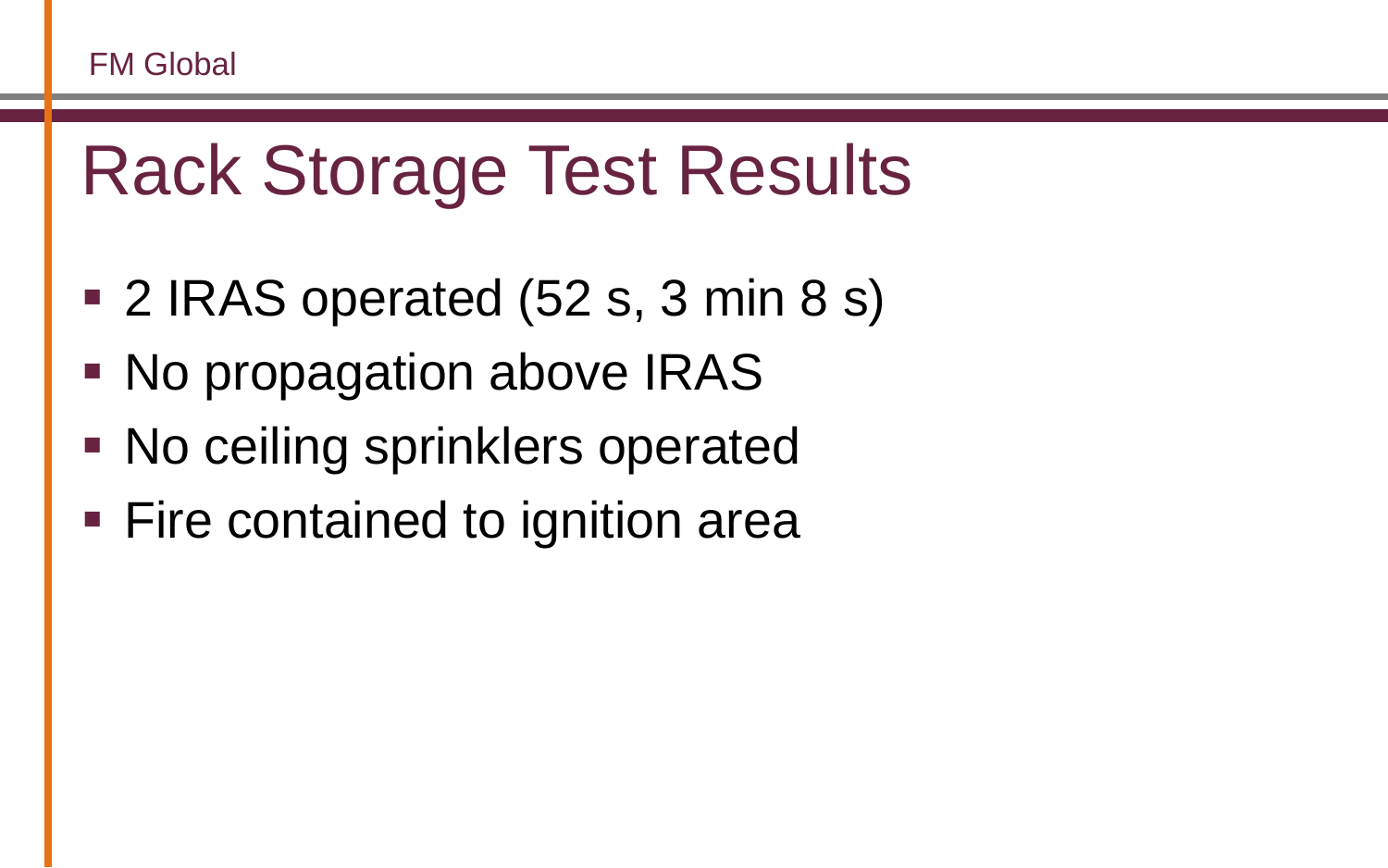## Conclusions From Testing

- Cartoned alcohol in 1.75 L (59 fl. oz.) glass bottles
- Palletized storage to 5.0 m (16.5 ft) can be protected
	- 9.1 m (30 ft) and 12.2 m (40 ft) ceiling
	- Collapse of stacks likely for all protection options
	- Floor level pool fire protected at lower pressure
- IRAS protection for 5.5 m (18 ft) vertical section
	- Ceiling level sprinklers not evaluated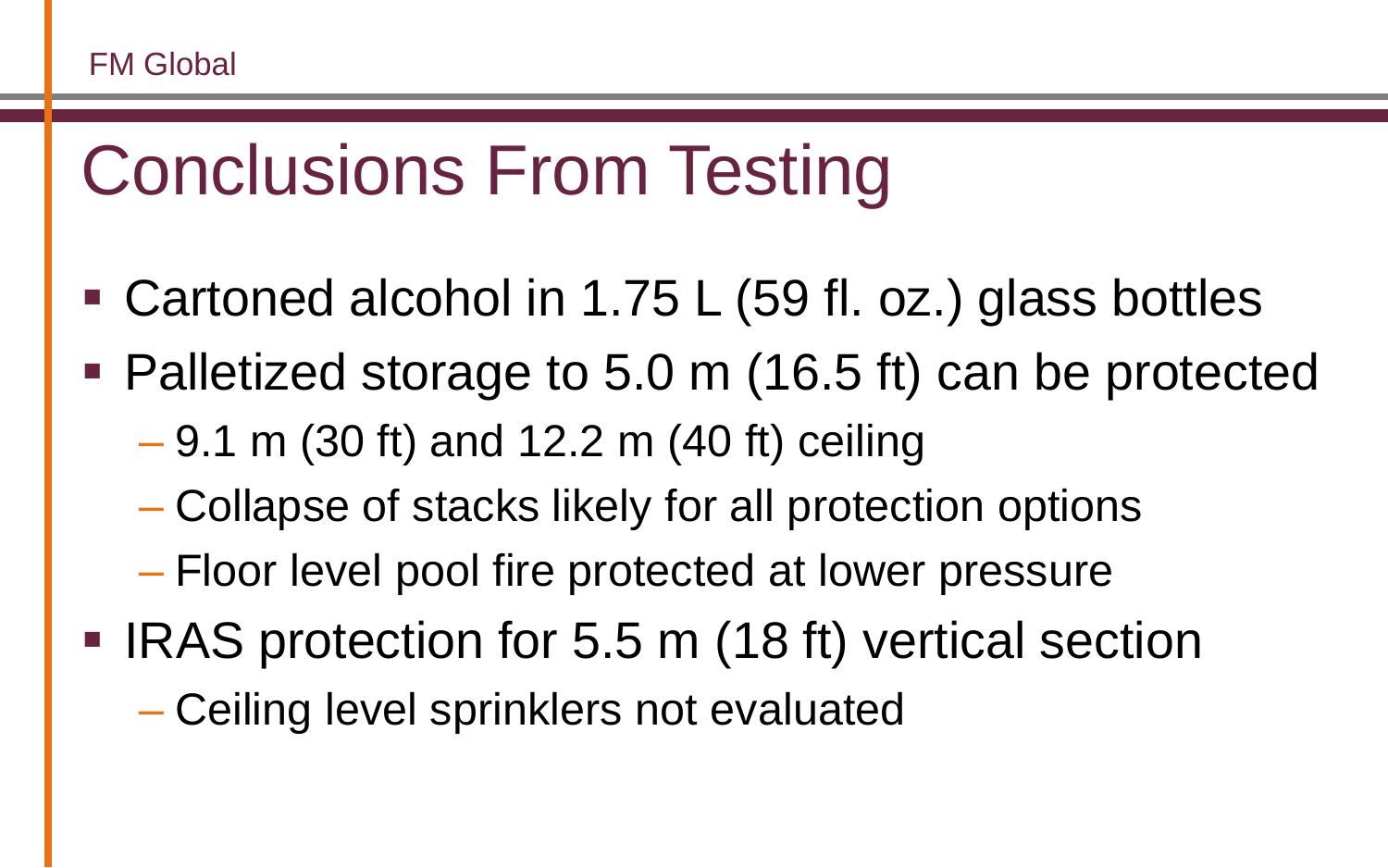#### Future Work

#### ■ Data Sheet 7-29, Table 16

- Rack storage below 9.1 m (30 ft) ceiling
- $-$  Ceiling-only protection, ≥ K200 (K14)
	- 12 sprinklers @ 5.2 bar (75 psi)
		- $-$  K200 (K14) = 49 mm/min (1.2 gpm/ft<sup>2</sup>)
		- $-$  K360 (K25) = 90 mm/min (2.2 gpm/ft<sup>2</sup>)
- Conduct test with K360 (K25) at equivalent density
	- 1.6 bar (23 psi)
	- $-49$  mm/min (1.2 gpm/ft<sup>2</sup>)